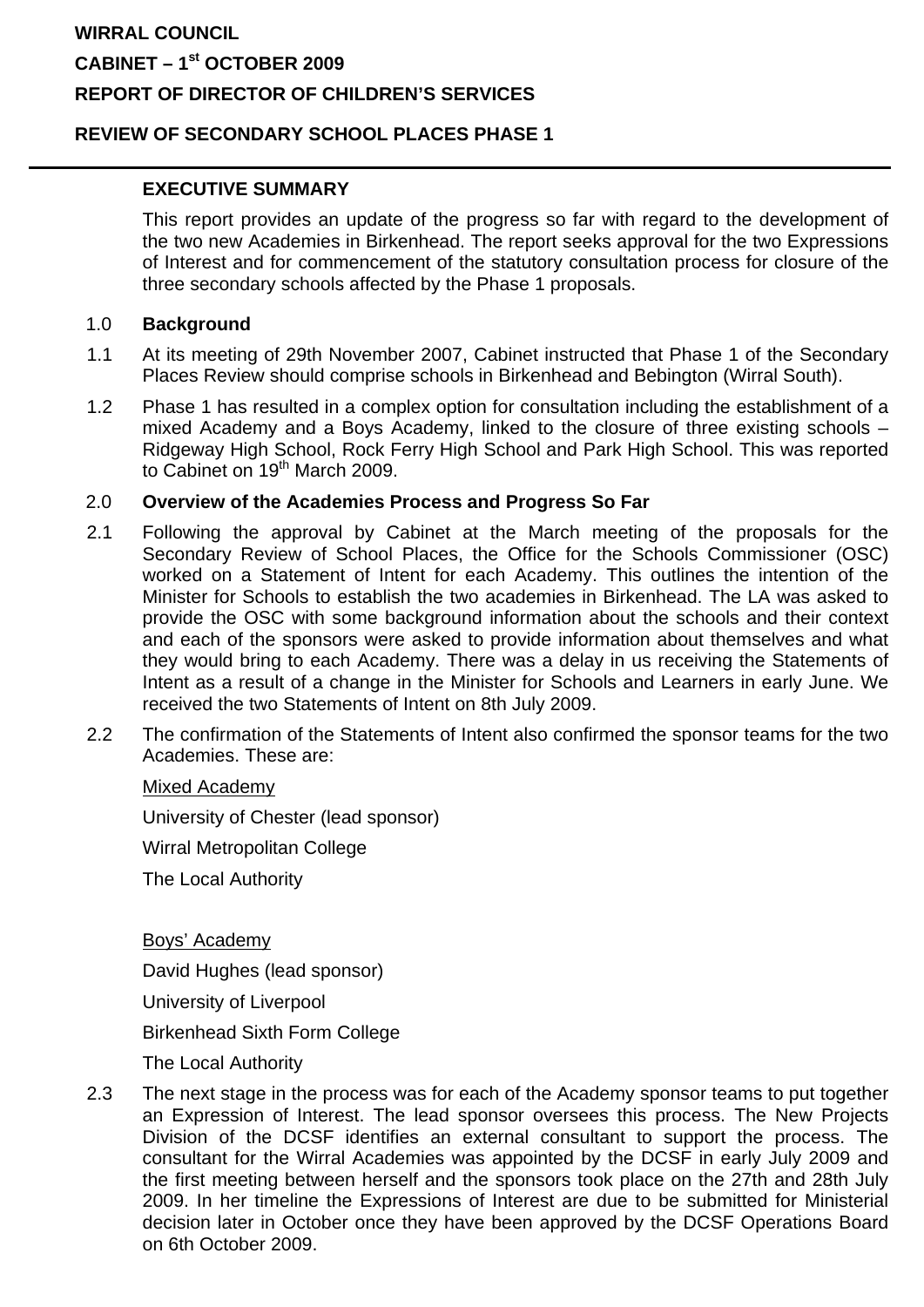- 2.4 The meetings on 27th and 28th July triggered a range of actions. The LA was asked to provide the consultant with data and information about the existing schools, demographics, standards and so forth. Quite a large part of the DCSF template for the Expression of Interest (EOI) contains this information.
- 2.5 Each of the sponsor teams was charged with producing a Vision Statement as part of the Expression of Interest for their Academy. The process for producing the vision statement has taken place over August and early September, via meetings and electronic communication.
- 2.6 Following this process, the consultant has pulled together the data sections using the information from the LA and the Vision statements and then worked on a covering commentary.
- 2.7 As part of this process, the governing bodies of the three existing schools have been invited to a meeting where each of the sponsor teams have been able to present their vision statements and invite comments. Each governing body, on the same evening, was asked to formally meet and minute their response. As the model is for 3 schools becoming 2 academies, each governing body was asked to produce a response to each of the EOIs. It is not a requirement that the existing governing bodies approve the EOIs, but the process does require that they are given an opportunity to express their views.
- 2.8 At the Cabinet meeting of  $1<sup>st</sup>$  October 2009 the Cabinet is being asked to approve the two EOIs as both the LA and as a sponsor.
- 2.9 Once the sponsors have all agreed and signed the EOIs and Cabinet has also approved they will then be submitted to the Minister for Schools and Learners for his approval.
- 2.10 Once the Minister for Schools and Learners has approved the EOIs, the third stage commences which is called the Feasibility Stage. This stage is about more detailed planning for the Academy, agreeing curriculum structure, leadership and management arrangements, staffing requirements, starting planning processes regarding buildings, planning ICT, deciding key policy statements and so on. The DCSF appoint a Project Management Team to support the sponsors in this process. The current timeline has this commencing in November and being completed early spring 2010.
- 2.11 The Feasibility stage also includes the formal consultation with stakeholders on the establishment of the two new Academies, as well as the pre-statutory consultation on the closure of the predecessor schools, which is discussed in more detail in Section 4 below.
- 2.12 The outcome of this stage will be a further submission to the Minister for approval who, if he approves, signs the Funding Agreement.

### 3.0 **Expressions of Interest**

3.1 The Vision Statements as part of the Expressions of Interest for each of the two proposed Academies will be presented by the sponsor teams to Cabinet as part of this report. The draft Expressions of Interest are included as Appendix 1 (Boys) and Appendix 2 (Mixed). It should be noted that these documents are draft and may contain comments and minor items of missing information that will be rectified before submission to the DCSF Operations Board.

### 4.0 **Consultation on Closure**

- 4.1 In order to establish Academies on existing school sites, it is necessary to follow the statutory procedures to close the existing community secondary schools. The process must to be completed before the Funding Agreement with the DCSF can be signed.
- 4.2 The two Academies are due to open in 2010, with pupils on roll at the existing three schools transferring to the new Academies. In order to meet this timeline, it is anticipated that the funding agreement between the sponsor teams and the DCSF to finance the two Academies will be signed by April 2010. For this to happen, it is necessary for the Council to secure the necessary approvals to close the existing schools as community schools before this date.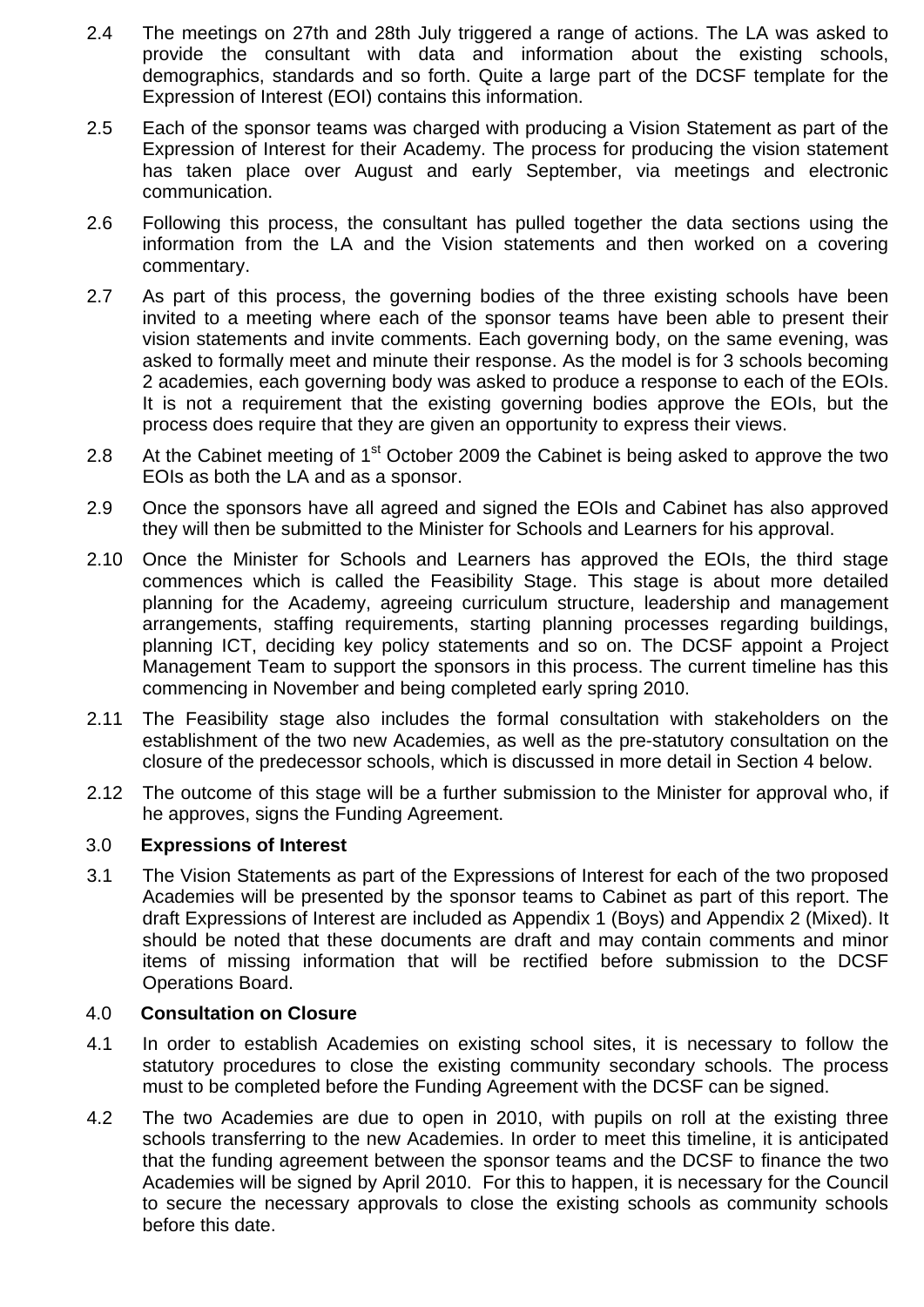- 4.3 The Local Authority undertakes formal consultations on the closure of the predecessor schools in order to make way for the new Academies. It is envisaged that this would take place in October-November 2009, with the outcome reported to Cabinet in January 2010. If it were then decided to proceed further, statutory notices would be published, followed by a six week representation period during which comments and objections can be made by any person or organisation in relation to the proposals. Council's Cabinet, as the Decision Maker, would then be asked to determine the notices taking into consideration the representations received, to decide whether the three predecessor schools should close, with a proviso that these closures are linked to the signing of the Funding Agreement.
- 4.4 The timetable below outlines the necessary stages of consultation for each school concerned. Consultation will involve staff, governors, parents and the local community at each affected school, as well as other statutory consultees set out in guidance.

| <b>Action</b>                                   | <b>Date</b>                     |
|-------------------------------------------------|---------------------------------|
| <b>Report to Cabinet</b>                        | 1 <sup>st</sup> October 2009    |
| Formal closure consultation begins (6 weeks)    | 21 <sup>st</sup> October 2009   |
| Formal closure consultation closes              | 27 <sup>th</sup> November 2009  |
| <b>Report to Cabinet</b>                        | 14 <sup>th</sup> January 2010   |
| Statutory closure consultation begins (6 weeks) | 28 <sup>th</sup> January 2010   |
| Statutory closure consultation closes           | $\overline{10^{th}}$ March 2010 |
| <b>Report to Cabinet</b>                        | 15 <sup>th</sup> April 2010     |
| <b>Funding Agreement signed</b>                 | End of April 2010               |

4.5 At the same time, the sponsor teams undertake a non-statutory consultation on the opening of the Academies. The consultation outcomes are reported to the Secretary of State as part of the required documentation for the Funding Agreement.

### **5.0 Financial Implications**

- 5.1 There are no financial implications arising directly from the report.
- 5.2 Capital funding for new and refurbished Academy buildings is from the national Building Schools for the Future programme. The responsibility to provide sites for Academies rests with the LA. There are likely to be significant costs in the management of the Academy programme and the transition stage which will be the subject of future reports.

#### **6.0 Staffing Implications**

- 6.1 There are none arising directly from this report.
- 6.2 The creation of Academies 2 and 3 will require significant staff transfers under TUPE, provision of staff matched to the transition arrangements and the management of the transfer from existing staffing structures to those of the new Academies.
- 6.3 Costs arising from redundancies agreed prior to establishment of the new Academies are shared between the LA and the DCSF. Any redundancy costs arising following the establishment of the Academies are to be met from the Academy's budget.

### **7.0 Equal Opportunities Implications**

- 7.1 It is essential to plan school provision across the Authority so that it is both efficient and effective in the interests of all pupils.
- 7.2 An equality impact assessment will be carried out on this report.

#### **8.0 Community Safety Implications**

8.1 There are none arising directly from this report.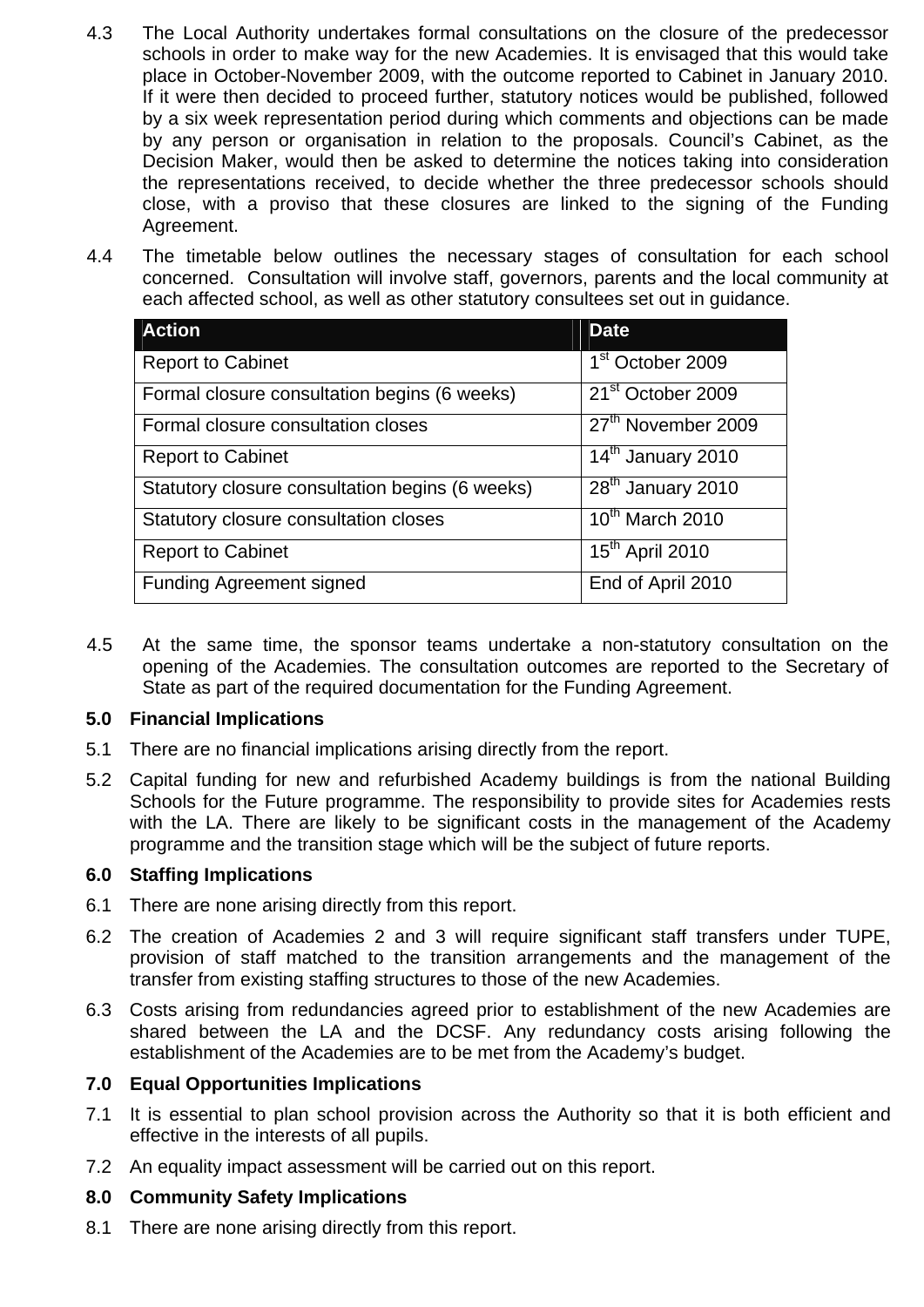### **9.0 Local Agenda 21 Implications**

9.1 There are none arising directly from this report.

# **10.0 Planning Implications**

10.1 All capital works will be subject to the relevant national and local planning legislation.

# **11.0 Anti-Poverty Implications**

11.1 The capital investment in new and refurbished Academy provision is intended to contribute to "narrowing the gap" which is one of the Council's priorities.

# **12.0 Social Inclusion Implications**

12.1 There are none arising directly from this report.

# **13.0 Local Member Support Implications**

- 13.1 Secondary school re-organisation has relevance to all Wards.
- 13.2 The three secondary schools named in this report are located in Claughton and Rock Ferry Wards.

# **14.0 Background Papers**

14.1 Reference documentation and guidance on the Academy programme produced by the **DCSF** 

Working papers for Academy 2 and Academy 3 held in the Children and Young People's **Department** 

## **Recommendations**

- (1) That Cabinet approves the Expressions of Interest for the two Academies and their submission to the Minister of State for Schools and Learners.
- (2) That the Director of Children's Services undertake all necessary formal consultations on the closure of the three predecessor schools as set out by guidance

## **Howard Cooper**

## **Director of Children's Services**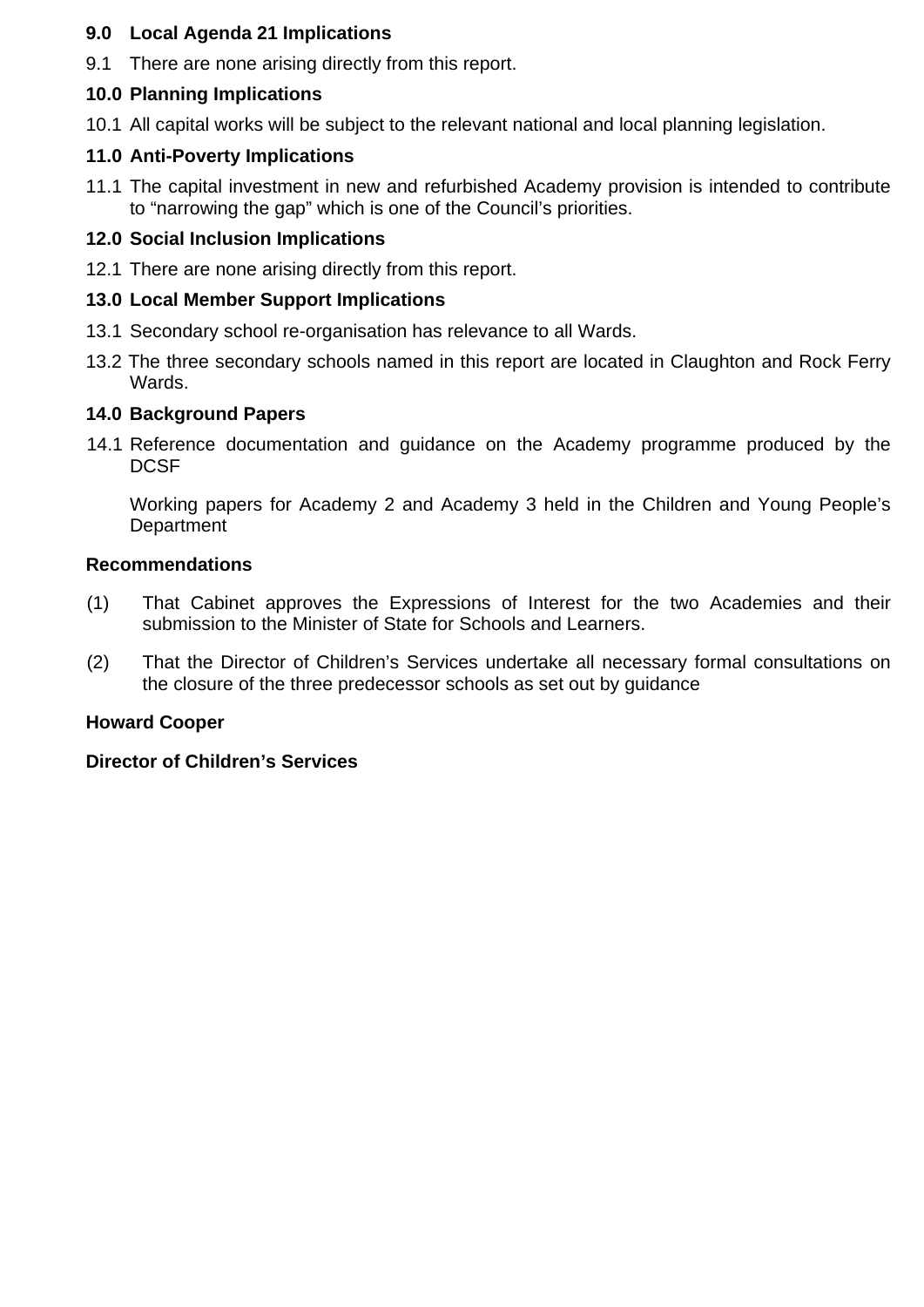# CABINET

# Thursday, 1 October 2009

Present: Councillor S Foulkes (Chair) Councillors S Holbrook G Davies P Davies G Gardiner S Kelly M McLaughlin R Moon J Quinn J Stapleton

### **138 DECLARATIONS OF INTEREST**

The members of the Cabinet were invited to consider whether they had a personal or prejudicial interest in connection with any of the items on the agenda and, if so, to declare it and state the nature of such interest.

Councillor Foulkes declared a prejudicial interest in minute 141 (Review of Primary School Places - Phase 5) by virtue of him being friends with the caretaker at one of the schools referred to in the report.

Councillor G Davies declared a prejudicial interest in minute 143 (Review of Secondary School Places Phase 1) by virtue of him being a governor at one of the schools referred to in the report.

Councillor Quinn declared a personal interest in minute 142 (Review of Secondary School Places Phase 2) by virtue of her husband being a governor at one of the schools referred to in the report.

Councillor P Davies declared a personal interest in minutes 140 (Relocation of Gilbrook Primary School) and minute 143 (Review of Secondary School Places Phase 1) by virtue of him being a member of the governing body of Gilbrook Primary School and Wirral Metropolitan College.

Councillor Stapleton declared a personal interest in minute 142 (Review of Secondary School Places Phase 1) by virtue of her being a member of the governing body of one of the schools referred to in the report.

## **143 REVIEW OF SECONDARY SCHOOL PLACES PHASE 1**

(Councillors George Davies having declared a prejudicial interest in this item (see minute 138) left the room during its consideration.)

Cabinet were given an update of the progress so far with regard to the development of two proposed new Academies in Birkenhead. The Director of Children's Services sought approval for the two Expressions of Interest and for commencement of the statutory consultation process for closure of the three secondary schools affected by the Phase 1 proposals.

With the permission of the Chair, both David Hughes, lead sponsor of the proposed Boys' Academy, and Dr Colin Hankinson, representing the University of Chester, lead sponsor of the proposed mixed Academy, addressed the Cabinet and elaborated on both expressions of interest including their vision, ethos and specialisms for both academies. Both then responded to questions from Cabinet members.